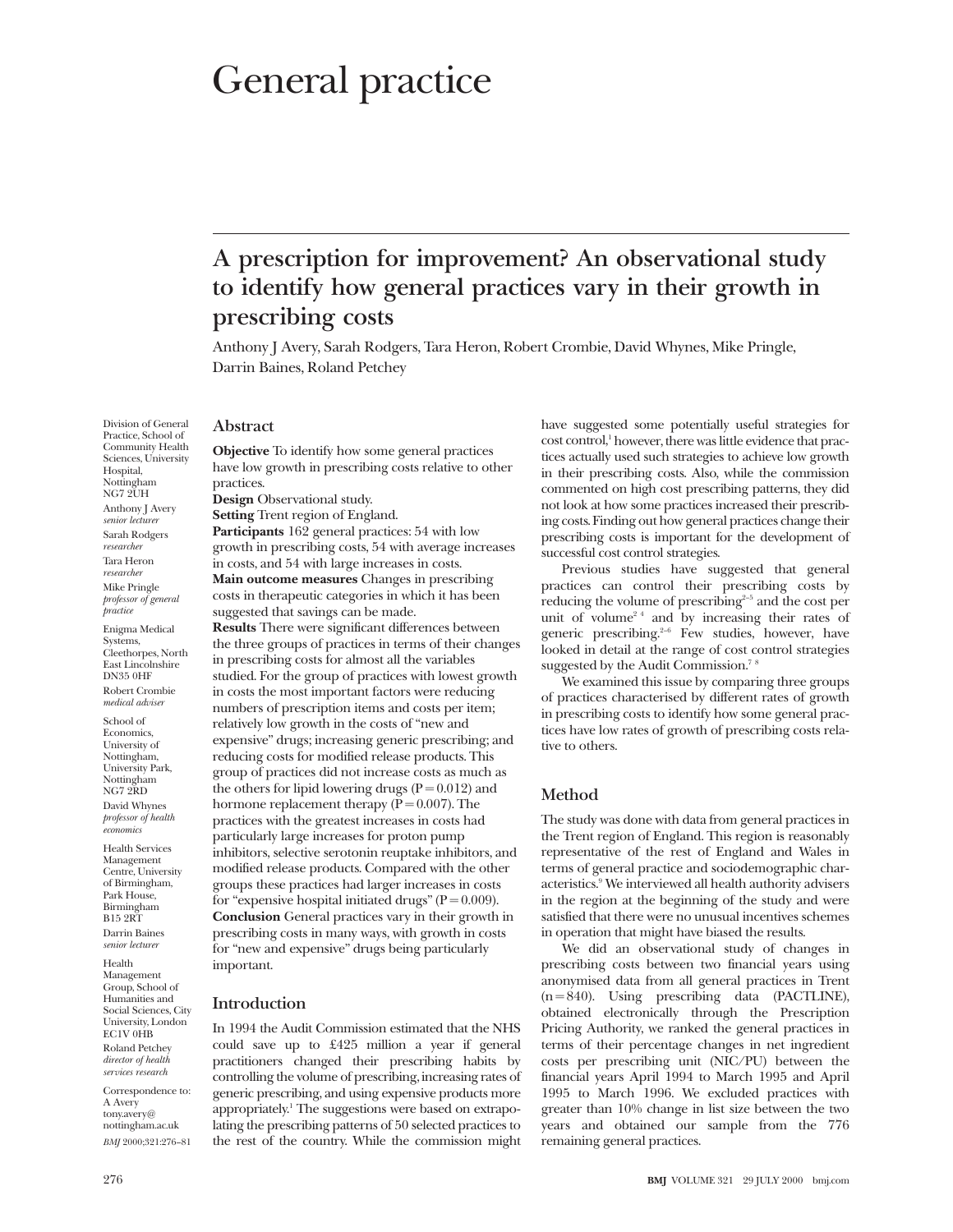We sampled practices from the top, middle, and bottom fifths for percentage change in net ingredient costs per prescribing unit between the two years. We calculated that we needed at least 36 practices in each group to detect a 2.5% difference between groups in their change in percentage of items prescribed generically, with a type I error of 0.01 and a power of 0.9. Having established this as a minimum sample size, we decided that our resources were sufficient to allow a 50% margin above this minimum. Accordingly, we took the 54 practices with the lowest percentage growth in net ingredient costs per prescribing unit (group 1). We then found the 54 closest matches for these practices (on the basis of net ingredient costs per prescribing unit in the financial year 1994-5) from practices in the middle fifth (group 2) and from those in the fifth with the greatest percentage increase in costs (group 3).

We analysed changes in overall prescribing variables using PACTLINE data. To do more detailed analysis of prescribing patterns, however, we obtained PACT (Prescribing Analysis and CosT) catalogues for each of the study practices for each year of the study from the 10 health authorities in the region. The catalogues were sent to a company (Enigma Medical Systems) specialising in the analysis of prescribing data for entry on a database.<sup>10</sup> We took this approach because we knew the database software (Optimise) to be extremely flexible in terms of the analysis of changes in prescribing patterns.10

We concentrated our analysis on drugs and preparations within the chapters of the *British National Formulary* that have the highest costs in general practice (chapters 1-6 and 10, see box for details).<sup>11</sup> Also, we looked at the chapter on drugs used for malignant disease (chapter 8) as we were interested in the costs of expensive drugs that had probably been initiated during hospital treatment. From these chapters we calculated the costs for each practice for each year of the study where the Audit Commission had suggested that savings might be made (see box and appendix). The drugs and preparations included in each category were based on information in the *British National Formulary* and were validated by members of the research team and three independent pharmacists.

#### **Analysis**

For the analysis of overall prescribing variables we used prescribing units as the denominator (these give a triple weighting to patients aged 65 years and older and were available with the PACTLINE data).<sup>1</sup> For the analysis of specific drug categories (see box) we used "net ingredient costs per 1000 patients" as the denominator, given that prescribing units and ASTRO-PUs<sup>4 12</sup> have not been validated for use across many of these categories.

Statistical analysis was done with SPSS for Windows (version 8). For categorical variables we used  $\chi^2$  tests to compare the groups of practices. For continuous data we assessed normality using the Kolmogorov-Smirnov test with the Lilliefors significance correction and examined normality plots. For variables derived from PACTLINE data we compared groups of practices using parametric methods (analysis of variance and analysis of covariance). Some variables derived from the PACT catalogues, however, were not normally distributed. We therefore used Kruskal-Wallis

#### **Drug categories used in the analysis**

#### **Variables obtained from PACTLINE data**

- Net ingredient costs (NIC)/prescribing unit (PU)
- Items/PU
- NIC/item
- Percentage of items dispensed generically

**Variables obtained from PACT catalogues** The net ingredient costs (from *BNF*, chapters 1-6, 8, and 10) for the following variables were calculated: • Potential savings available if brand named

preparations had been prescribed as their generic equivalents

- Modified release preparations
- Combination products
- Drugs of limited therapeutic value

• Drugs that could have been bought over the counter at a pharmacy

- Topical non-steroidal anti-inflammatory drugs
- New and expensive drugs (see appendix for details):
	- Proton pump inhibitors (*BNF* section 1.3.5)
	- Lipid lowering drugs (section 2.12)
	- Selective serotonin reuptake inhibitors (section 4.3.3)
	- Oestrogens and hormone replacement therapy (section 6.4.1.1)
	- "Other drugs" (these were considered together in the analysis): long acting  $\beta_2$  stimulants; fluticasone preparations; sumatriptan preparations
- $\bullet~$  Expensive hospital-initiated drugs (  $\mathcal{>}\text{\textsterling}30/\text{week}$ for adult dose; see appendix)

tests to compare the groups of practices in terms of their costs in 1994-5 and their changes in costs between 1994-5 and 1995-6.

#### **Results**

#### **Practice characteristics**

In 1995-6, in groups 1, 2, and 3 respectively, there were 20 (37%), 21 (38%), and 14 (26%) fundholders<sup>7</sup> and eight, five, and seven dispensers<sup>13</sup> ( $\chi^2$  P = 0.31 and  $P = 0.67$ , respectively). Table 1 shows that there were no significant differences in list size between the groups of practices in 1994-5 or 1995-6.

#### **Analysis of prescribing variables**

Table 1 shows that there were no significant differences between the groups in terms of net ingredient costs per prescribing unit, items per prescribing unit, and cost per item in 1994-5. The practices with lowest growth in costs, however, had a lower generic prescribing rate in this year. When we used analysis of covariance to take account of baseline values there were significant differences between the groups of practices for changes in prescribing variables between the financial years 1994-5 and 1995-6.

Table 2 shows baseline net ingredient costs for selected drug categories for the three groups of practices with data from chapters 1-6, 8, and 10 of the *British National Formulary*. There were few noticeable differences between the groups. For three of the variables (topical non-steroidal anti-inflammatory drugs, proton pump inhibitors, and selective serotonin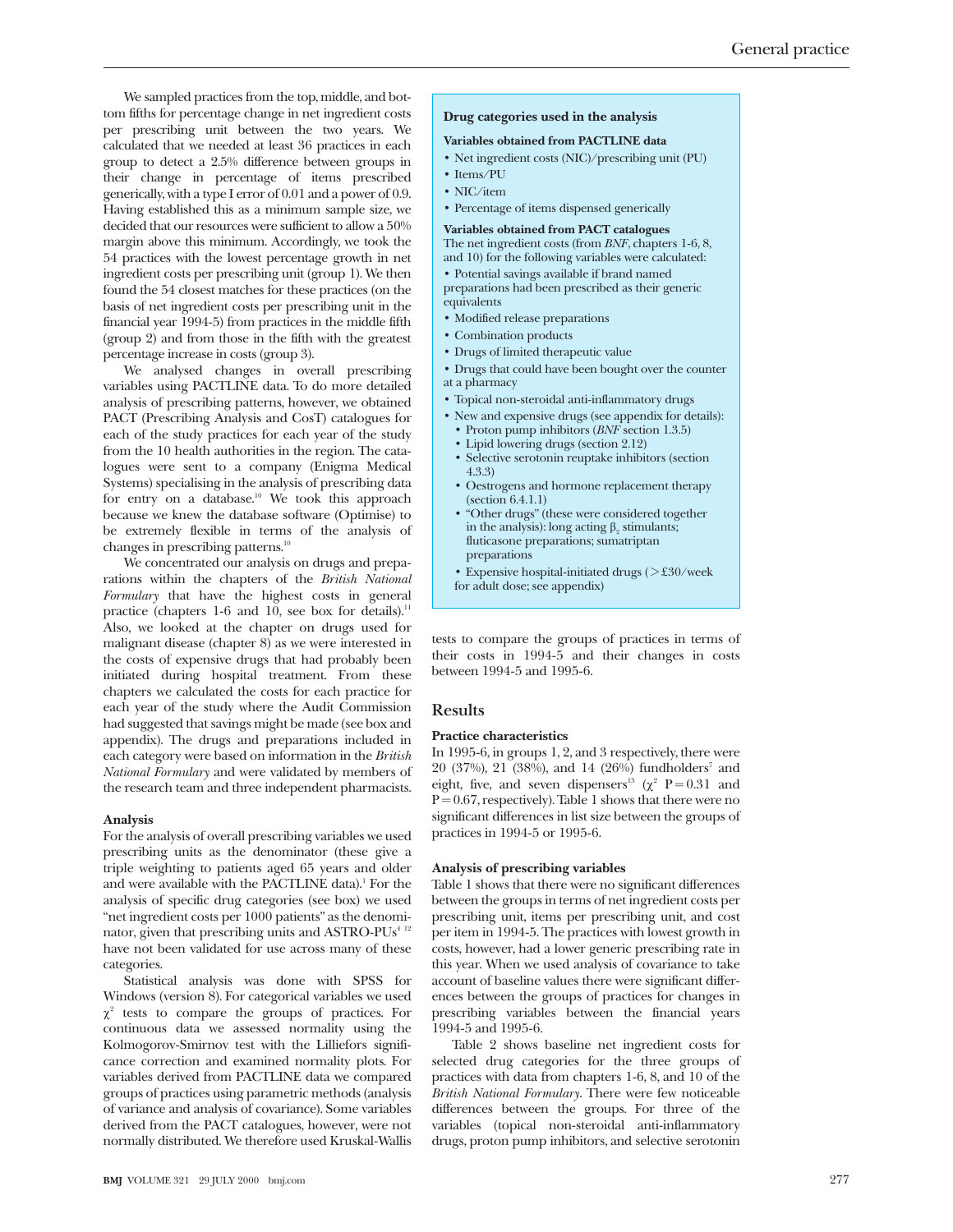**Table 1** Results of analysis of PACTLINE data on overall prescribing variables and list size for 54 general practices according to increase in prescribing costs. Figures are means (SD). Analysis of variance used unless indicated

| Prescribina<br>variables                           | Lowest<br>increase | Greatest<br>Average<br>increase<br>increase |               |             | P value     |
|----------------------------------------------------|--------------------|---------------------------------------------|---------------|-------------|-------------|
| List size:                                         |                    |                                             |               | $F_{2,159}$ |             |
| 1994-5                                             |                    |                                             |               | 2.37        | 0.097       |
|                                                    | 4889 (3678)        | 6162 (3662)                                 | 4907 (3083)   |             |             |
| 1995-6                                             | 4967 (3764)        | 6179 (3641)                                 | 4846 (3071)   | 2.39        | 0.095       |
| Net ingredient cost per prescribing unit $(E)^*$ : |                    |                                             |               |             |             |
| 1994-5                                             | 53.40 (11.46)      | 53.55 (8.42)                                | 53.65 (10.51) | 0.01        | 0.992       |
| 1995-6                                             | 51.67 (11.07)      | 57.25 (8.99)                                | 62.76 (12.77) | 13.59       | < 0.001     |
| Change                                             | $-1.74(1.85)$      | 3.70(0.61)                                  | 9.11(2.74)    | 478.96      | $< 0.001 +$ |
| Percentage change                                  | $-3.22(3.17)$      | 6.92(0.38)                                  | 16.90 (2.83)  |             |             |
| Items per prescribing unit‡:                       |                    |                                             |               |             |             |
| 1994-5                                             | 7.38 (1.94)        | 7.57 (1.70)                                 | 7.99 (1.76)   | 1.61        | 0.202       |
| 1995-6                                             | 7.26(1.91)         | 7.77 (1.73)                                 | 8.56 (1.90)   | 6.82        | 0.001       |
| Change                                             | $-0.12(0.36)$      | 0.20(0.18)                                  | 0.57(0.35)    | 65.54       | $< 0.001 +$ |
| Percentage change                                  | $-1.59(4.46)$      | 2.69(2.39)                                  | 7.19 (3.86)   |             |             |
| Net ingredient cost per item $(E)$ :               |                    |                                             |               |             |             |
| 1994-5                                             | 7.48(1.53)         | 7.29(1.43)                                  | 6.85(1.16)    | 2.96        | 0.055       |
| 1995-6                                             | 7.36(1.52)         | 7.58(1.44)                                  | 7.48 (1.31)   | 0.33        | 0.717       |
| Change                                             | $-0.12(0.38)$      | 0.29(0.18)                                  | 0.63(0.31)    | 80.09       | $< 0.001$ + |
| Percentage change                                  | $-1.50(4.68)$      | 4.17 (2.38)                                 | 9.16(3.89)    |             |             |
| Items prescribed generically (%):                  |                    |                                             |               |             |             |
| 1994-5                                             | 45.61 (14.05)      | 50.97 (11.01)                               | 53.03 (12.70) | 4.96        | 0.008       |
| 1995-6                                             | 48.64 (14.17)      | 53.46 (11.24)                               | 54.14 (12.40) | 3.03        | 0.051       |
| Change                                             | 3.04(3.22)         | 2.48(2.56)                                  | 1.11(2.29)    | 5.88        | $0.003+$    |
|                                                    |                    |                                             |               |             |             |

\*Net ingredient cost refers to cost of drug before discounts and does not include any dispensing costs or fees. †Analysis of covariance on variables involving change between financial years 1994-5 and 1995-6.

‡Item refers to prescription of drug (or drug preparation) that has been dispensed in community).

reuptake inhibitors), however, there was a trend towards higher initial costs for the groups of practices that had the greatest increases in overall costs between 1994-5 and 1995-6.

Table 3 shows changes in net ingredient costs for selected drug categories for the three groups of practices. Practices that had the lowest growth in prescribing costs reduced costs for all drug categories apart from "new and expensive" drugs. Even in this, however, the increases in costs were less than those observed for the other groups. Indeed, the differences between the groups in their growth in costs for "new and expensive" drugs were substantial compared with

the other drug categories, particularly for proton pump inhibitors.

The practices with the greatest increases in overall costs showed increases in all costs apart from making small savings on generic prescribing and drugs of limited therapeutic value. These practices had increases in costs for expensive hospital-initiated drugs compared with the other groups.

### **Discussion**

#### **Principal findings**

This study has shown that general practices with low growth in prescribing costs changed their prescribing patterns in ways that the Audit Commission suggested might bring about savings without detriment to patient care.1 These practices were also conservative in their uptake of lipid lowering drugs and hormone replacement therapy.

#### **Strengths and weaknesses of the study**

This was a large study that looked at changes in prescribing costs in much greater detail than in previous studies.2–4 6 Also, the study was not limited to observing changes in particular groups of practices such as fundholders<sup>2 3 5 6 8 14</sup> or dispensers.<sup>13 15</sup>

This was an observational study that used anonymised data to determine changes in prescribing patterns between two financial years. Our findings cannot be taken as evidence of longer term trends in prescribing, and we cannot be certain of the underlying reasons for some of the observed changes in prescribing patterns. Indeed, it is possible that some of the changes simply represent random variation. Also, for the group of practices with lowest growth in prescribing costs the changes in net ingredient costs per item and percentage of items prescribed generically may have been partly due to a form of regression to the mean.

#### **Comparison with other studies**

Nevertheless, our findings are similar to those of studies that have shown that low growth in prescribing costs is associated with a reduction in the overall volume

**Table 2** Baseline net ingredient costs per 1000 patients for selected groups of drugs and preparations from chapters 1-6, 8, and 10 of British National Formulary. Figures are mean (interquartile range) net ingredient costs per 1000 patients (£) for financial year 1994-5 for different variables\* for 54 general practices according to increase in prescribing costs

|                                                                                                              |                 |                  |                          | <b>Kruskal-Wallis test</b> |         |
|--------------------------------------------------------------------------------------------------------------|-----------------|------------------|--------------------------|----------------------------|---------|
|                                                                                                              | Lowest increase | Average increase | <b>Greatest increase</b> | $\chi^2$ (df=2)            | P value |
| Potential saving available if brand named preparations<br>had been prescribed instead of generic equivalents | 1666 (1494)     | 1367 (1268)      | 1361 (1725)              | 0.60                       | 0.742   |
| Modified release drugs                                                                                       | 2641 (1834)     | 2710 (1317)      | 2638 (1787)              | 1.64                       | 0.442   |
| Combination products                                                                                         | 2779 (1749)     | 2971 (1666)      | 3075 (1478)              | 3.18                       | 0.204   |
| Drugs of limited therapeutic value                                                                           | 164 (402)       | 194 (300)        | 285 (491)                | 2.61                       | 0.272   |
| Drugs that could have been bought over counter                                                               | 2019 (854)      | 956 (950)        | 2189 (1072)              | 3.39                       | 0.183   |
| Topical non-steroidal anti-inflammatory drugs                                                                | 488 (428)       | 544 (447)        | 616 (491)                | 5.99                       | 0.050   |
| Overall costs for "new and expensive drugs"                                                                  | 7443 (6487)     | 8676 (3475)      | 8965 (4318)              | 3.09                       | 0.213   |
| Specific "new and expensive" drug groups:                                                                    |                 |                  |                          |                            |         |
| Proton pump inhibitors                                                                                       | 2925 (2077)     | 3155 (2438)      | 3467 (2843)              | 6.95                       | 0.031   |
| Selective serotonin reuptake inhibitors                                                                      | 1174 (1058)     | 1279 (1042)      | 1684 (1107)              | 6.36                       | 0.042   |
| Lipid lowering drugs                                                                                         | 614 (530)       | 598 (684)        | 593 (657)                | 0.84                       | 0.656   |
| Oestrogens and hormone replacement                                                                           | 1246 (1346)     | 1181 (672)       | 1186 (757)               | 0.20                       | 0.904   |
| Long acting $\beta_2$ stimulants, fluticasone<br>preparations, and sumatriptan                               | 1510 (1749)     | 1402 (1408)      | 1425 (997)               | 0.14                       | 0.934   |
| Expensive hospital-initiated drugs                                                                           | 1689 (2136)     | 1544 (1430)      | 1329 (1695)              | 1.46                       | 0.483   |
|                                                                                                              |                 |                  |                          |                            |         |

\*Details shown in appendix.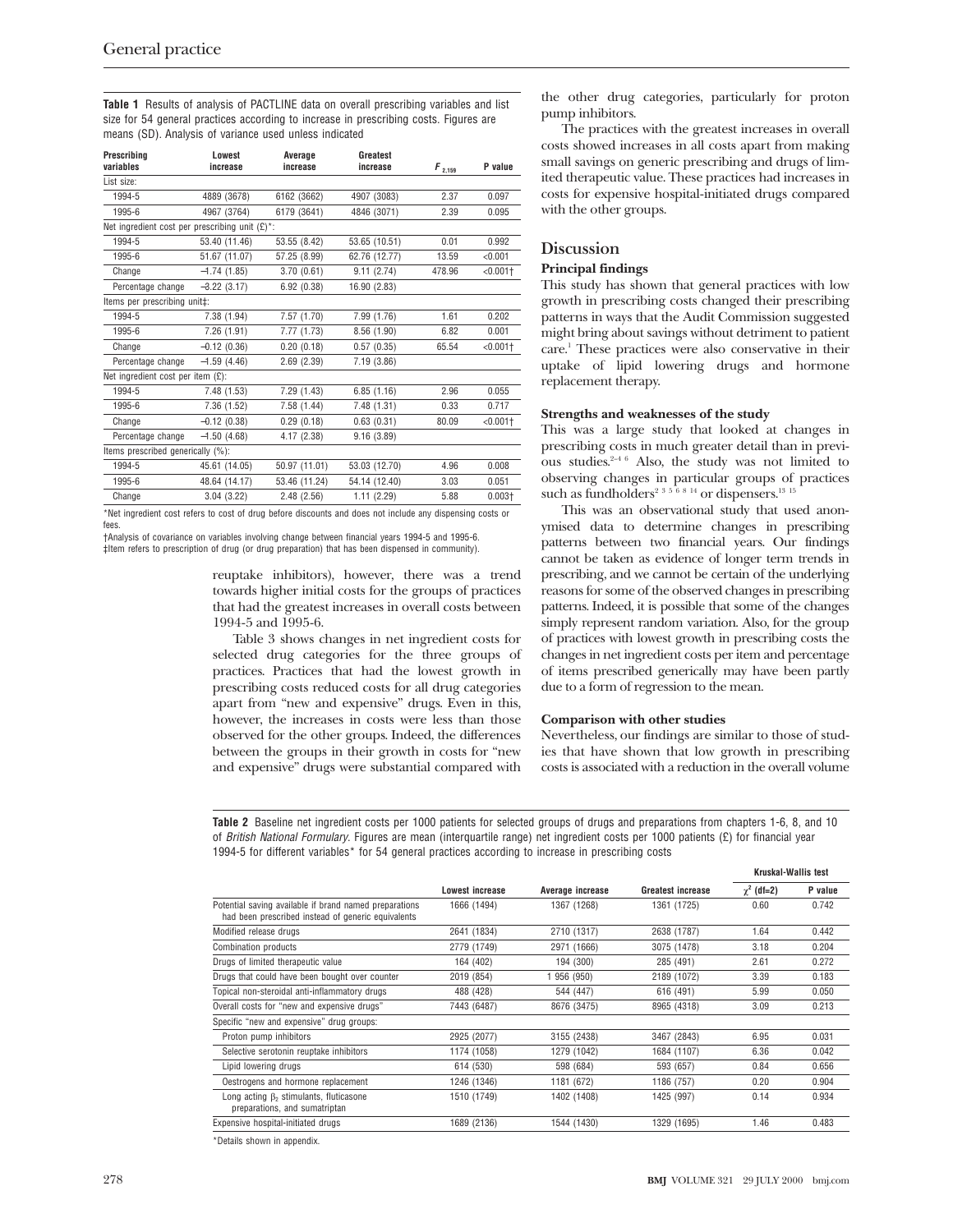**Table 3** Changes in median (interquartile range) net ingredient costs (£) per 1000 patients between financial years 1994-5 and 1995-6 for selected groups of drugs and preparations<sup>\*</sup> from chapters 1-6, 8, and 10 of British National Formulary for 54 practices according to increase in prescribing costs

|                                                                                                               |                 |                  |                          | Kruskal-Wallis test |         |
|---------------------------------------------------------------------------------------------------------------|-----------------|------------------|--------------------------|---------------------|---------|
|                                                                                                               | Lowest increase | Average increase | <b>Greatest increase</b> | $\gamma^2$ (df=2)   | P value |
| Potential saving available if brand named preparations<br>had been prescribed instead of generic equivalents† | $-194(498)$     | $-85(285)$       | $-11(266)$               | 20.86               | < 0.001 |
| Modified release drugs                                                                                        | $-12(435)$      | 185 (480)        | 528 (459)                | 42.92               | < 0.001 |
| Combination products                                                                                          | $-96(370)$      | 41 (383)         | 280 (546)                | 27.67               | < 0.001 |
| Drugs of limited therapeutic value                                                                            | $-45(117)$      | $-24(68)$        | $-17(70)$                | 4.75                | 0.093   |
| Drugs that could have been bought over counter                                                                | $-84(204)$      | $-16(230)$       | 116 (231)                | 27.42               | < 0.001 |
| Topical non-steroidal anti-inflammatory                                                                       | $-6(144)$       | 45 (91)          | 63 (194)                 | 9.31                | 0.010   |
| Overall change in costs for "new and expensive drugs"                                                         | 1315 (1484)     | 2627 (1373)      | 3856 (1847)              | 77.08               | < 0.001 |
| Specific "new and expensive" drug groups:                                                                     |                 |                  |                          |                     |         |
| Proton pump inhibitors                                                                                        | 341 (657)       | 1119 (1042)      | 1695 (1061)              | 70.87               | < 0.001 |
| Selective serotonin reuptake inhibitors                                                                       | 300 (538)       | 576 (640)        | 884 (826)                | 24.95               | < 0.001 |
| Lipid lowering drugs                                                                                          | 142 (248)       | 240 (232)        | 252 (356)                | 8.88                | 0.012   |
| Oestrogens and hormone replacement                                                                            | 152 (241)       | 247 (305)        | 211 (271)                | 9.96                | 0.007   |
| Long acting $\beta_2$ stimulants, fluticasone<br>preparations, and sumatriptan                                | 191 (498)       | 352 (553)        | 463 (915)                | 9.04                | 0.011   |
| Expensive hospital-initiated drugs                                                                            | $-87(777)$      | $-28(624)$       | 132 (646)                | 9.53                | 0.009   |
|                                                                                                               |                 |                  |                          |                     |         |

\*Details in appendix.

†Negative value implies that practices reduced their costs for brand named products that could have been prescribed generically.

of prescribing,<sup>2-8</sup> a reduction in costs per unit of volume,<sup>24</sup> and an increase in generic prescribing.<sup>2–6 8</sup> One study showed that fundholders had lower costs than non-fundholders in one financial year for some of the therapeutic areas outlined by the Audit Commission.8 Our study showed that general practices have low growth in costs in these therapeutic areas when their overall growth in prescribing expenditure is low.

Few studies have looked in detail at how some general practices increase their prescribing costs. Our study lends support to concerns that some practices have difficulties in controlling costs because of expensive hospital-initiated drugs, $1^{16}$  although the increases were small compared with some of the other drug categories that we studied.

#### **Implications of the study**

This study provides some support for the types of cost control strategy suggested by the Audit Commission.<sup>1</sup>

#### **What is already known on this topic**

Low growth in prescribing costs in general practice is associated with increases in generic prescribing and reductions in prescribing volume and cost per unit of volume

#### **What this study adds**

General practices with low growth in prescribing costs had low growth in the specific therapeutic categories in which the Audit Commission has suggested that savings might be made

These practices had particularly low growth in costs for "new and expensive drugs" compared with other practices, including conservative uptake of lipid lowering agents and hormone replacement therapy

General practices with large increases in prescribing costs showed relatively large increases for various categories of drugs, including expensive hospital initiated drugs

Those involved in managing prescribing costs in general practice should focus on controlling the volume of prescribing, limiting the uptake of new and expensive drugs, controlling the costs of modified release drugs, and prescribing generically when this will result in savings.

Our study raises concerns about whether general practices that make relative savings on their prescribing costs are being conservative in their uptake of important groups of drugs such as lipid lowering agents and drugs for hormone replacement therapy. While the differences between the three groups of practices were relatively small in real terms, policy makers need to continue to be aware of the importance of promoting effective prescribing at the same time as encouraging cost control.

The study suggests that expensive hospital-initiated drugs may be part of the reason why some practices show an increase in their prescribing costs. Most health authorities already take account of high cost patients in dealing with general practice prescribing budgets, and our study reinforces the importance of these measures.

#### **Unanswered questions and future research**

Two important questions arise from this research. Firstly, what are the underlying reasons for observed changes in prescribing costs? Secondly, what happens to the quality of prescribing when general practitioners have low growth in their prescribing costs?

A considerable amount of research has been done on the influence of incentives $2-7$  and sociodemographic factors<sup> $71217$ </sup> on prescribing costs. Now it is important to look in greater detail at what motivates some general practitioners to achieve low growth in prescribing costs and what factors lead to large increases in costs in other practices. In terms of assessment of quality, it will be necessary to do analyses that take account of the reasons behind individual prescribing decisions and the amount of unmet need within practice populations.

We thank the health authority pharmaceutical and medical advisers in the Trent region of England who gave us useful comments on our study design and helped us to obtain PACT data, in particular Dr Peter Fitton, who gave invaluable advice in the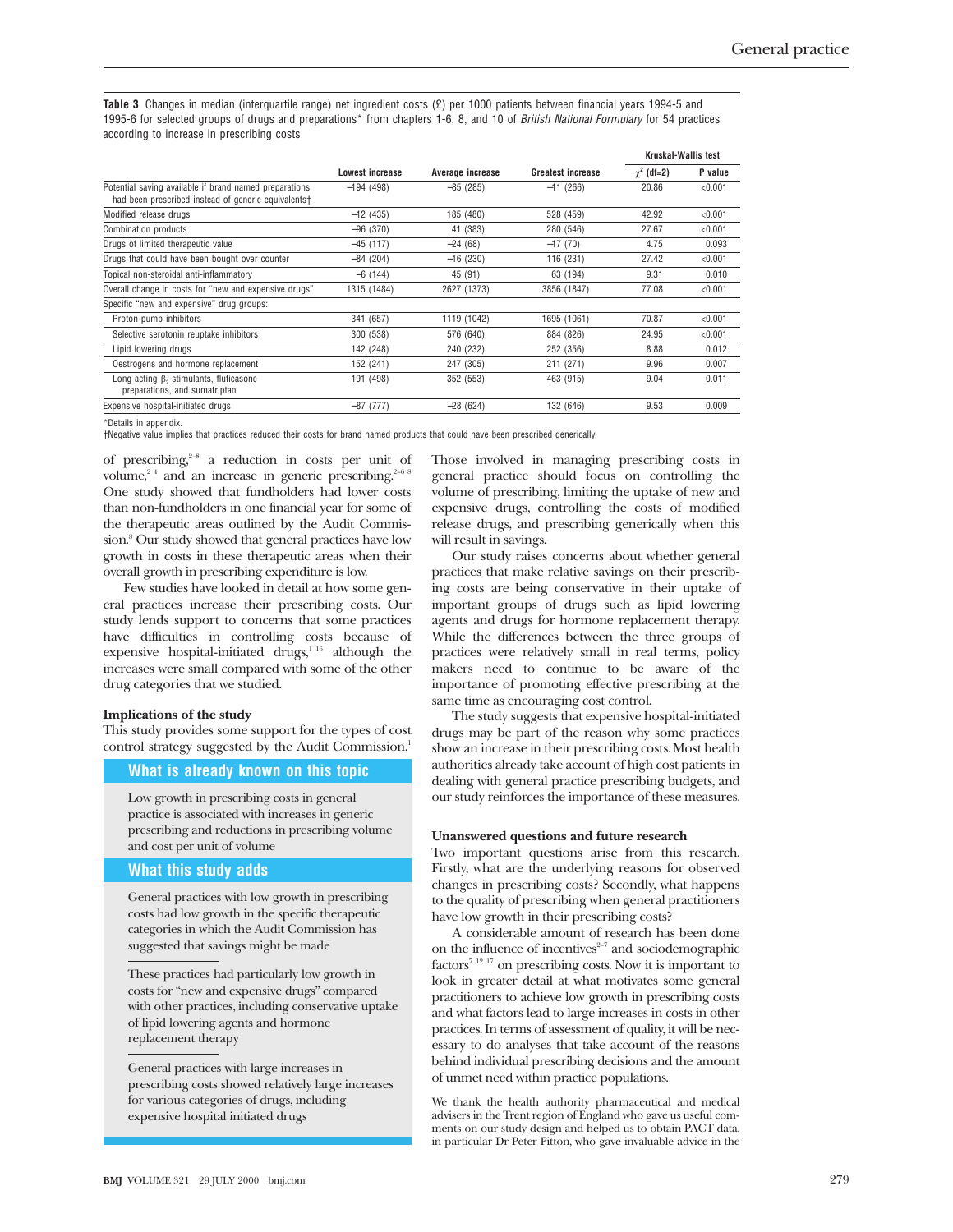early stages of the study. Dr John Wilson provided information on the use of "new and expensive" drugs in the region. Linda Stead and Helen Cornfield from Enigma Medical Systems were responsible for the accurate of data entry on the Optimise database. Steve Davies, Brigitte Nicholls, and Phil Dwyer carefully checked the drugs and preparations that we included in the categories shown in the appendix. Lindsay Groom, Denise Kendrick, and Michael Dewey gave helpful comments on drafts of the paper.

Contributors: AJA conceived the study, wrote the protocol, managed the study on a day-to-day basis, developed the drug categories used in the study, liaised with the health authorities and Enigma Medical Systems, supervised the analysis, and wrote the paper. SR was the main contract researcher on the project on which this paper is based, and she did the statistical analysis together with TH. RC took the drug categories developed by AJA, incorporated these into the Optimise database, and helped with the data analysis. DW, MP, and RP were involved in the conception of the study; they actively contributed to project board meetings, advised on the analysis, and commented on drafts of the paper. DB made an active contribution to project board meetings, advised on the analysis, and commented on drafts of the paper. AJA is the guarantor.

Funding: Department of Health (as part of the NHS Prescribing Research Initiative).

Competing interests: None declared.

#### **Appendix: Detailed definitions of drug categories used in the study**

Drugs and preparations from the following drug categories (derived from chapters 1-6, 8, and 10 of issue 31 (1996) of the *British National Formulary*) were used in our analysis*.*

#### **Combination products**

All preparations containing two or more drugs, excluding:

• Those in which clinically important components cannot be prescribed separately: dopa-decarboxylase inhibitors with dopaminergic drugs used in parkinsonism; clavulanic acid in co-amoxiclav; and sulfamethoxazole in co-trimoxazole

• Those in which components are in a dose that could not be prescribed separately but where equivalents could be bought over the counter at a pharmacy—for example, co-codamol, migraleve (these preparations are included in the "Over the counter" section)

• Lisinopril and quinapril preparations (where the combination products were as cheap as the angiotensin converting enzyme inhibitor prescribed alone at the time of the study)

#### **Modified/sustained release preparations**

All modified/sustained release preparations with the exception of:

• Adalat MR preparations (because MR preparations are indicated for the treatment of hypertension)

• Diltiazem and felodipine preparations (because no "short acting" equivalent available)

• Products for which the *BNF* gives a justification (shown in brackets) for the use of a modified release preparation: Theophylline preparations ("the use of rapid release oral theophylline preparations has declined because of the high incidence of side effects associated with absorption"); lithium preparations ("once daily administration is preferred when plasma concentrations [have been] stabilised"); modified release morphine salts (recognised advantages of these preparations, see page 12 *BNF*); carbamazepine prepa-

rations ("use of modified release tablets (Tegretol Retard) also significantly lessens the incidence of dose related side effects"); dopaminergic drugs used in parkinsonism ("modified release preparations may help with "end of dose" deterioration or nocturnal immobility and rigidity")

#### **Drugs of limited therapeutic value**

All drugs that the *BNF* suggests are of limited clinical value, except those for which similar preparations could be bought over the counter at a pharmacy (these appear in the "Over the counter" section).

#### **Over the counter products**

All drugs and preparations for which an equivalent could be bought over the counter at a pharmacy excluding enemas, nitrates, and topical non-steroidal anti-inflammatory drugs (these appear in their own section).

#### **Topical non-steroidal anti-inflammatory drugs**

All topical non-steroidal anti-inflammatory drugs listed in section 10.3.2 of the *BNF*.

#### **New and expensive drugs**

This section lists:

• Expensive therapeutic groups that showed an increase in costs of over 20% across the Trent region between the financial years 1994-5 and 1995-6: proton pump inhibitors (*BNF* section 1.3.5); lipid lowering drugs (section 2.12); selective serotonin reuptake inhibitors (section 4.3.3); oestrogens and hormone replacement therapy (section 6.4.1.1)

• A selection of drugs (not included in the above therapeutic groups) that showed an increase in costs of over 20% across the Trent region between the financial years 1994-5 and 1995-6: long acting  $\beta$ , stimulants (salmeterol and eformoterol preparations); fluticasone preparations; sumatriptan preparations

#### **Expensive hospital-initiated drugs**

Drugs that the research team and three independent pharmacists considered were probably hospitalinitiated:

x Drugs used for malignant disease and immunosuppression (*BNF*, chapter 8)

• Drugs from *BNF* chapters 1-6 and 10 that were probably hospital initiated and cost over £30 per week at adult dose (according to the *BNF*): dornase alfa; granisetron; ondansetron; tropistron; zidovudine; didanosine; zalcitabine; ganciclovir; atovaquone; somatropin

- 1 Audit Commission. *A prescription for improvement: towards rational prescrib-*
- *ing in general practice*. London: HMSO, 1994. 2 Bradlow J, Coulter A. Effect of fundholding and indicative prescribing schemes on general practitioners' prescribing costs. *BMJ* 1993;307: 1186-9.
- 3 Dowell JS, Snadden D, Dunbar JA. Changing to generic formulary: how one fundholding practice reduced prescribing costs. *BMJ* 1995;310: 505-8.
- 4 Maxwell M, Heaney D, Howie JGR, Noble S. General practice fundholding: some observations on prescribing patterns and costs using the defined daily dose method. *BMJ* 1993;307:1190-4.
- 
- 5 Wilson RPH, Buchan I, Walley T. Alterations in prescribing by general<br>practitioner fundholders: an observational study. BMJ 1995;311:1347-50.<br>6 Stewart-Brown S, Surender R, Bradlow J, Coulter A, Doll H. The effects of fundholding in general practice on prescribing habits three years after the introduction of the scheme. *BMJ* 1995;311:1543-7.
- 7 Baines DL, Tolley KH, Whynes DK. *Prescribing, budgets and fundholding in general practice*. London: Office of Health Economics, 1997.